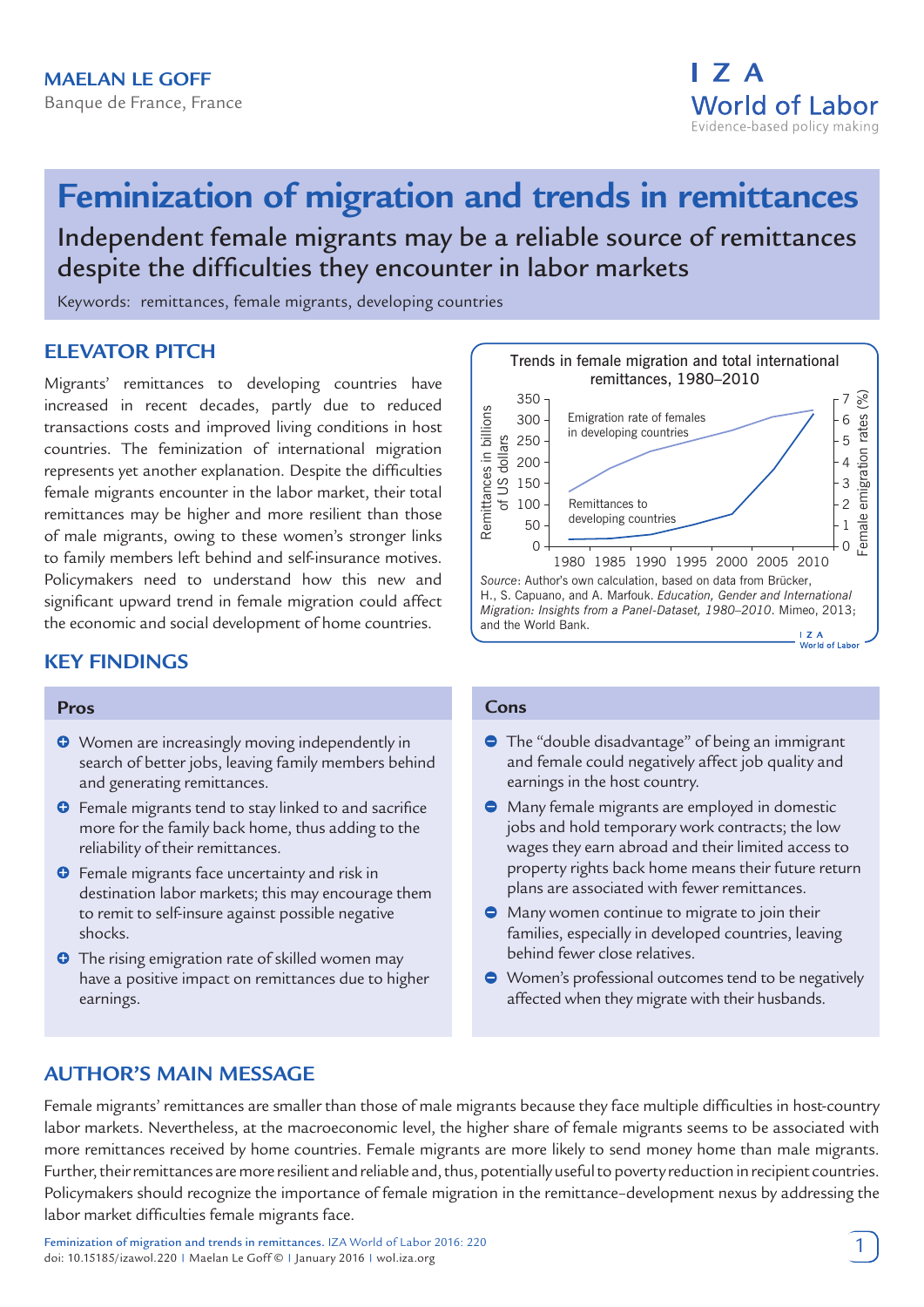## **MOTIVATION**

Female migration from some parts of the world—mainly for family reunification—has been slowly increasing in recent years. But women are also moving on their own and searching for work to provide for their families back home. As a result, these autonomous female migrants are becoming significant contributors to remittances and thus are contributing to the economic development of their home countries.

Gender is correlated with many of the main determinants of remittances, such as the difficulties migrants face in host-country labor markets, their legal status, and the strength of their ties to relatives at home. The feminization of international migration flows can therefore have significant effects on the volume of remittances received by developing countries. Although the effect of remittances on economic growth is ambiguous, evidence shows that they have in general a poverty-reducing effect. While most studies on the remitting behavior of international migrants are gender-neutral, some researchers have begun to examine the role of gender in shaping the pattern of remittances.

## **DISCUSSION OF PROS AND CONS**

#### **Feminization of migration and trends in remittances**

#### *Migrant remittances to developing countries have been increasing since 1980*

Remittances to developing economies have significantly grown over the past three decades, except during the 2008 financial and economic crisis. According to the World Bank, formal remittance flows to developing countries grew by 4.4% in 2014, reaching \$436 billion. They are expected to reach \$440 billion in 2015. Among developing regions, the main recipients are East Asia and the Pacific region (37%), closely followed by South Asia (26%). Officially recorded remittances exceed official development assistance in all developing regions except sub-Saharan Africa and are said to be more stable than other external financial sources of development.

The increase in the stock of migrants worldwide and improvements in their standards of living at destination explain some of the significant increase in remittances to developing countries. The contribution of these two factors to the substantial rise in remittances to developing countries between 1990 and 2010 is estimated at 21%. The remaining share of remittance increase is attributed to a change in the way of measuring remittances. However, if we assume that remittance behavior differs between female and male migrants, then changes in the composition of international migration may be another explanation for the growth in remittances.

## *Trends in female migration differ across countries*

According to the UN, the stock of international migrants accounted for 3.2% of the world's population in 2013. Among these international migrants, approximately 48% were women. While female migrants outnumbered their male counterparts in more developed countries (51.6%), partly due to family reunification policies and better work opportunities in some of these countries, they remained underrepresented in less developed ones (43.0%). At the regional level, female migrants were the most numerous in Europe, both in absolute terms (72.5 million) and as a share of international migrants (51.9%). The share of women among international migrants was the lowest in Asia and in Africa, where the proportion fell respectively from 45.6% to 41.6% and from 46.6% to 45.9% over the period 1990–2013.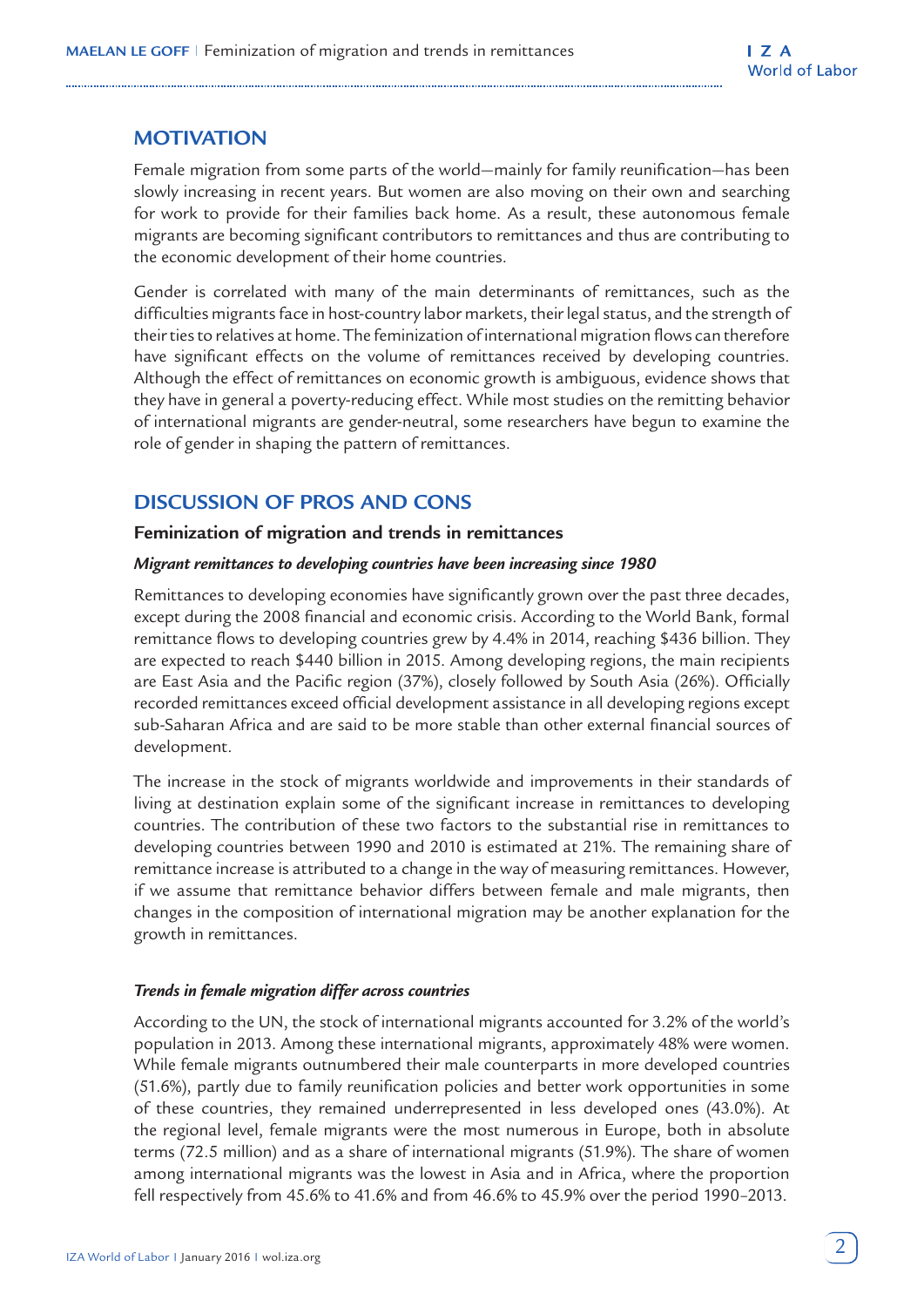Figure 1 shows that while female migrants have outnumbered their male counterparts in developed countries since 1980 (a phenomenon that has been driven by female migration from developing countries), the share of female migrants residing in OECD countries has risen only slightly. Indeed, in the 20 OECD countries under review, the share of female migrants to total migrants from developing countries increased from 47.1%, in 1980, to 49.8%, in 2010. At the same time, the share of female migrants who moved from one developed country to another more or less stagnated. Among developing regions, we observe a substantial increase in the share of women among international migrants from the Middle East and North Africa (MENA). However, the number of female international migrants exceeded that of men only in the East Asia and Pacific region (EAP) (for example, Thailand and the Philippines) and East and Central Asia (ECA) (for example, Turkmenistan, Belarus, and Kyrgyzstan). Most countries whose female migrants living in OECD countries outnumbered their male counterparts belong to these two regions.

Female emigration rates are obtained by dividing the stock of migrant women from a country by the number of women in the total population (including migrants). Figure 2 shows that, between 1980 and 2010, the number of female migrants increased in most income groups, except for lower middle-income females. The rate was especially high for upper middle-income females, where the emigration rate more than doubled, reaching almost 26% in 2010. Although not shown in the figure, more detailed data (from the same source) shows that, after the many small islands of the Pacific and the Caribbean (Tonga, Samoa, Dominica, Grenada, etc.), developing countries with the highest female emigration rates, in 2010, were El Salvador (24%), Bosnia and Herzegovina (18%), Albania (16%), and Mexico (12%), four countries which also have high total emigration rates.



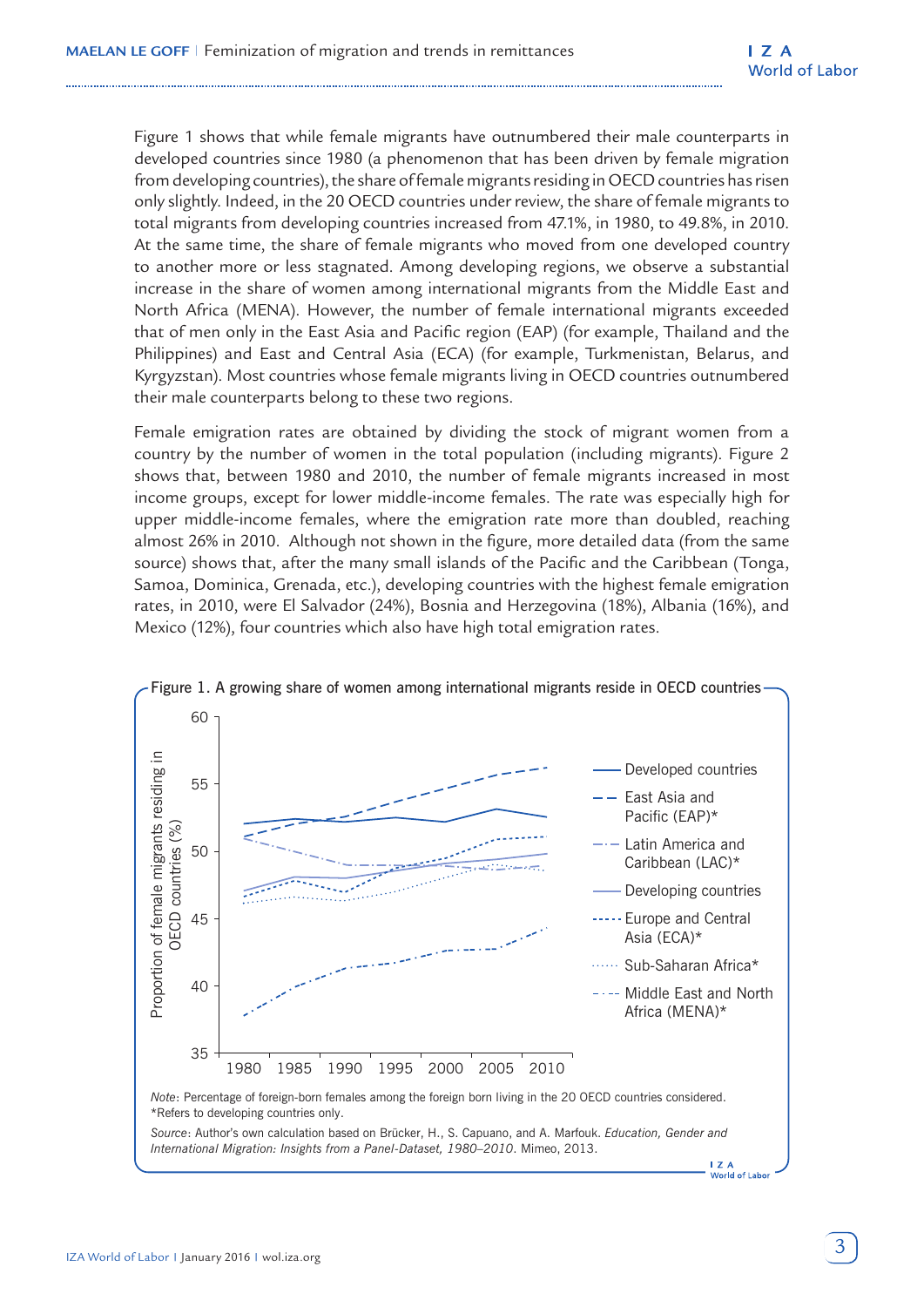Figure 2 shows that the increasing emigration rates of skilled men and women from developing countries, since 1980, resulted in an increasing brain drain. It also shows that more skilled females emigrated than skilled males. This increase was particularly pronounced in lowincome countries.



#### *Female economic migration has increased in recent years*

Figure 3 shows labor force participation (LFP) rates for male and female migrants in some OECD host countries. Despite an increase in the female migrant LFP rate, the rate for male migrants was still higher. According to OECD data, in 2013, the migrant LFP rate in OECD countries was 65% for women on average, compared to 82% for men. The female migrant LFP rate was especially low in Italy, France, and the US. In addition, the gap in the rate between males and females was higher among migrants than among natives. The relatively low LFP rate for female migrants suggests that, for some countries, a large proportion of female migrants moved for family rather than economic reasons. Although this is not shown in the figure, the evidence from Eurostat data for 17 EU countries confirms this assertion: in 2008, more than twice as many females than males migrated to EU countries for family reasons. However, OECD data indicate a slight increase in the LFP rate of female migrants in OECD countries between 2001 and 2013. This trend could be due to an increasing number of female migrants entering the labor market or a growing number of women who migrate, on their own, in search of opportunities.

Women's independent migration may not have the same consequences on remittances as men's migration because women's migration generally involves leaving parents or children behind. Indeed, beyond the increasing share of women among migrants from developing countries, there has been a significant change in women's motives for sending remittances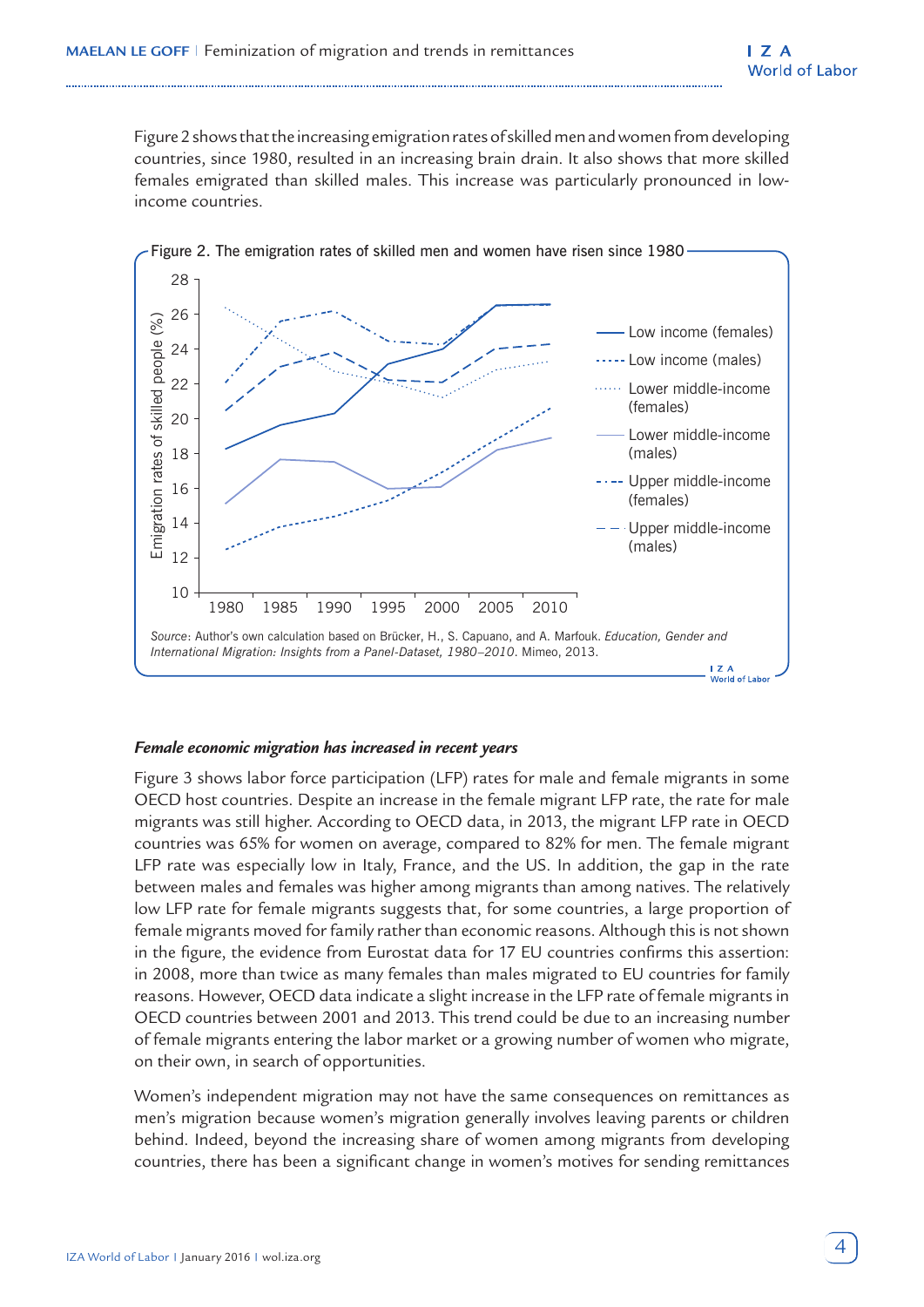

home. Although women mainly continue to migrate as dependents of their spouses or to marry, more and more women are likely to be autonomous economic migrants who financially support husbands, children, or other family members left behind. Evidence shows that female migrants account for a majority and/or a growing share of labor migrants for some developing countries (Sri Lanka, Indonesia, Peru, Cape Verde, Philippines [1], Bangladesh, Thailand, Ethiopia, etc.), or in some specific corridors (from Latin America to Spain or Italy; from Eastern Europe to Italy, etc.).

#### **Labor force participation rate**

The labor force participation rate is the percentage of the working-age population (generally aged 16 to 65) that is actively involved in the labor force. They can be employed full- or part-time or be actively seeking work.

The growing demand for low-skilled services in developed and aging economies and the persistent poverty and high unemployment in developing countries explain the recent increasing share of women among the international migrants who move from developing to OECD countries in search of work. The South–South economic migration of females is also an important factor. For example, many women from poor Asian countries migrate to rich Asian countries (Singapore, Taiwan, Hong-Kong, Malaysia, etc.) or to Gulf states (Kuwait, Saudi Arabia, United Arab Emirates, etc.). Improvements in living standards and the rising participation of women in the labor market in these destination countries explain the increasing demand for female migrants to do domestic work there. The literature also mentions the "surplus of women" as a possible explanatory factor for the economic migration of women from the former Soviet Union.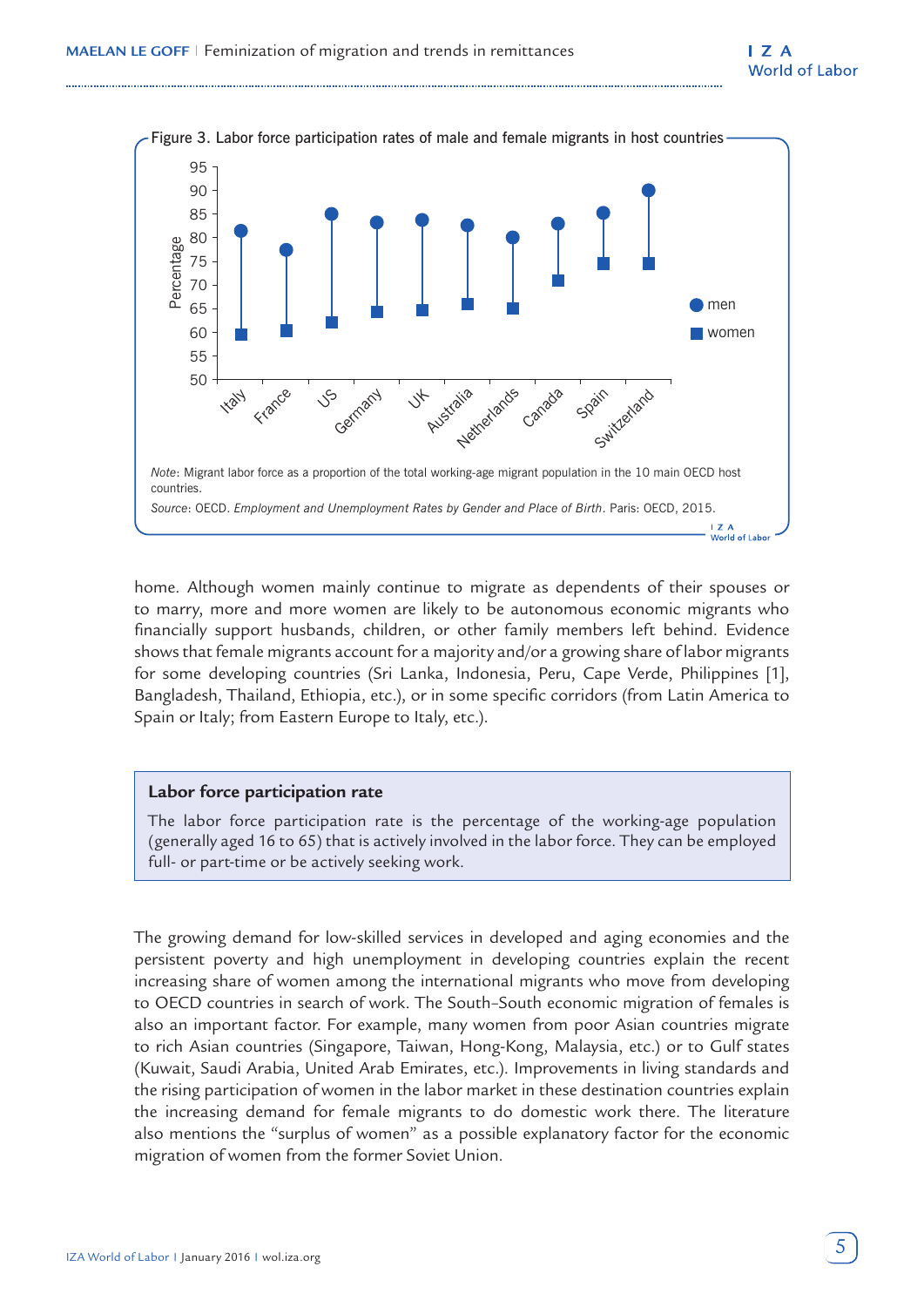#### *The "double disadvantage" of being female and a migrant*

International migrants, particularly those from developing countries, are more likely to be relegated to precarious, low-paying positions, are concentrated in low-skill jobs, and are more affected by unemployment than natives. This observation has been made in many OECD countries, such as France and Spain, and in the EU more generally. According to the OECD, the average unemployment rate among foreign-born migrants living in OECD countries in 2013 was 13%, while for natives it was 9%. The obstacles migrants face in hostcountry labor markets are mainly linked to the lack of recognition of their diplomas they acquired in their country of origin, their limited command of the language of the host country, but also discrimination. Female migrants incur even more pronounced discrimination at work than men because they may suffer from the "double disadvantage" of being both migrants and women (even if the migrant dimension seems to have a greater impact than gender).

If we look at recent unemployment rates, the disadvantages female migrants face are not striking when compared to male migrants. In 2013, the unemployment rate of female immigrants living in OECD countries was 14%, compared to 13% for male migrants. This shows that all migrants faced employment difficulties in almost equal measure. Moreover, although the unemployment gap was particularly wide in some countries, the difference in the unemployment rate between foreign-born migrants and natives in OECD countries was, on average, only slightly higher among women than among men (five percentage points for women against four percentage points for men).

Beyond unemployment, other work-related factors add to the disadvantages female migrants face. Working conditions and job quality appear to be particularly precarious for female migrants. These women are more likely to work in temporary, part-time, lowskilled jobs than natives and male migrants. For example, international female migrants from developing economies are overrepresented in the hospitality industry (in hotels and restaurants) or among caregivers and domestic workers. Domestic work is the largest source of employment for foreign women, especially in Asia. In addition, at equal levels of education, foreign-born women tend to hold fewer skilled jobs than native-born women. Further, skilled female migrants are more likely than skilled male migrants to end up in jobs that do not correspond to their education level and qualifications in what is referred to as "brain waste." Moreover, the joint migration of husbands and wives has been shown to negatively affect women migrants' professional outcomes.

Finally, for female migrants, the precarious nature of work in host countries is often associated with an unregulated or at least unstable legal status. For example, a large proportion of female migrants working in the domestic sector are undocumented and do not benefit from protections accorded under labor legislation.

#### **What we know about female migration and its impact on remittances**

Despite the significant changes in the composition of international migrants, little attention has been devoted to the effect of these changes on home countries, in particular, as they relate to remittances. The gender dimension may affect the main determinants of remittances. Gender influences migrants' capacity to send money home, their network (parents or children left behind), their legal status, the strength of their ties with their home country, and their willingness to return there, etc. This is why the feminization of international migration may explain this group's propensity to remit and the amounts remitted. Gender may also partly explain the upward trend in remittances over the past two decades.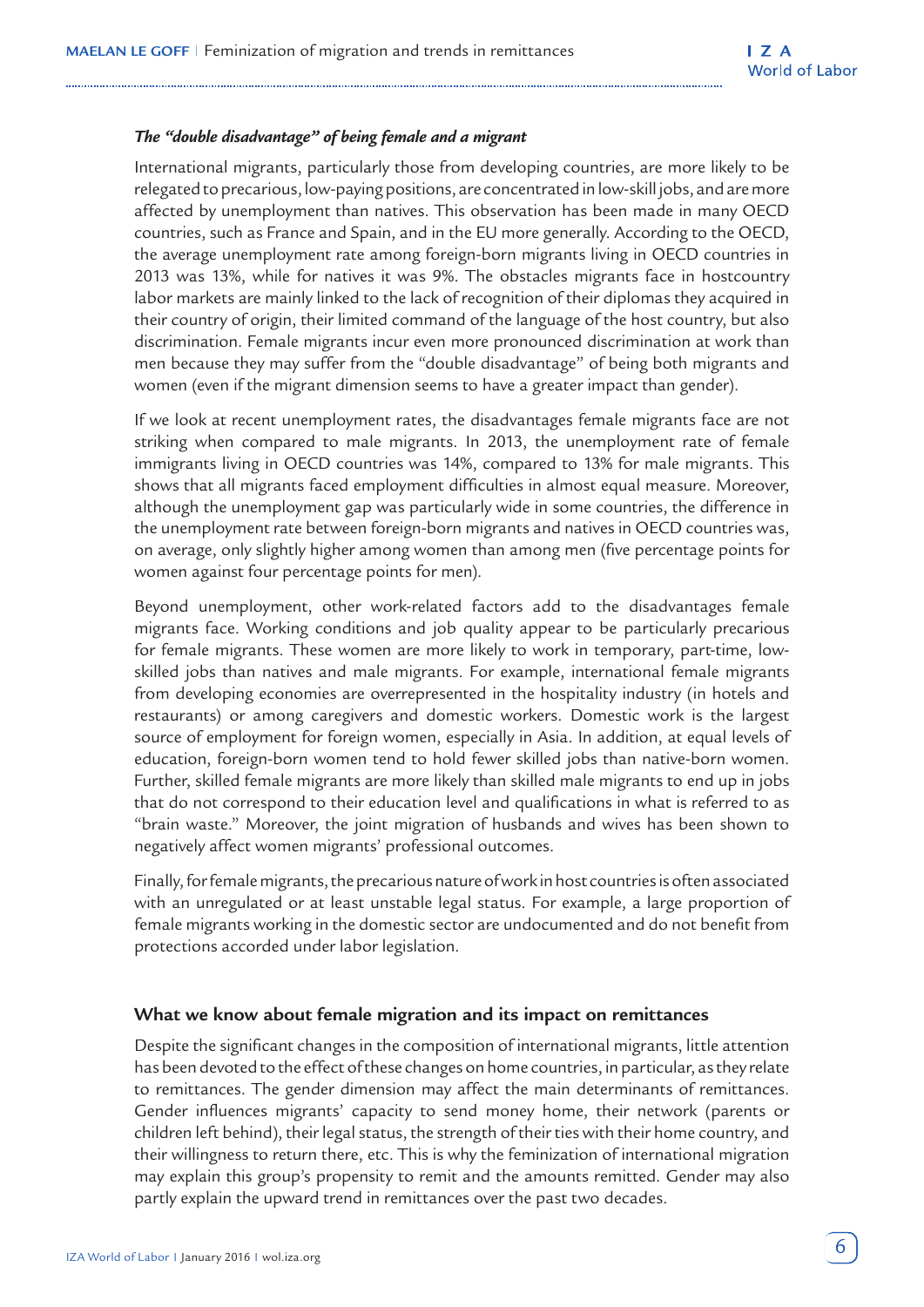#### *Gender has an impact on the propensity to remit and the amount remitted*

The growing number of women migrating from developing countries means these countries are losing valuable human capital. This can have a direct effect on these countries' economic and social development. Remittances also have an effect on development, though indirectly. However, the difficulties female migrants face, in host countries, impede their ability to send money home.

Evidence shows that women are likely to send less money home than male migrants. For example, Filipino overseas workers tend to remit significantly more than their female counterparts. Similar results were found in the case of Vietnamese [2] or Moroccan migrants [3]. Among migrants living in Germany, female migrants also tend to remit less than male migrants, except among those who had acquired German citizenship, where no significant difference was found [4]. This is at least partly because of income disparities and the greater obstacles that women encounter in the labor market [5].

Female migrants tend to hold temporary work contracts, which makes their outlook for long-term work uncertain and increases their likelihood of returning home. Plans to return home in the future may have a positive effect on their remittances, but they could also be associated with fewer remittances. This is particularly so for female migrants from developing countries, where their access to property rights at home is limited because of legal or cultural constraints, meaning they have less motivation to invest in their home country [4]. When women migrate for family reasons, they tend to move permanently and are less likely to leave close relatives behind. This factor could have a negative effect on the size and frequency of remittances. Nevertheless, given the strength of the links they maintain with their families, some female migrants tend to have a higher propensity to remit, for example, in the case of internal migrants in Thailand [6] or Mexican migrants living in Houston, Texas [7].

The evidence at the aggregate level points to a positive correlation between female migrants and remittances. However, because the country-level data on remittances (as a component of the balance of payments) is not broken down by gender, it is difficult to estimate the impact of the growing feminization of international migration on the amount of remittances developing countries receive. In a recent paper, new data were used that show international migration and include remittances from 89 remittance-sending countries to 46 remittancerecipient ones, over the period 1985−2005. The objective was to investigate whether changes in the gender and education level of international migrants affect the amount of remittances [8]. Results point to a positive correlation between the share of female migrants and the amount of remittances home countries received. The correlation is even stronger in the case of college-educated women. Similarly, in the case of migrants living in Germany, women with higher education tend to remit more money, but—in contrast to the other study—the educational level does not influence the remitting behavior of their male counterparts in this case [4]. However, the potential effect of the feminization of migration on the volume of remittances received by developing countries remains ambiguous: while females tend to remit smaller amounts, mainly because of their lower earnings, they often have a greater propensity to remit than men. This greater willingness to remit may be related to differences in their underlying motives for remitting.

#### *Does gender have an impact on the resilience of remittances?*

Remittances have a stabilizing effect on recipient economies. They often act as an informal insurance mechanism because they provide recipients with the necessary funds to respond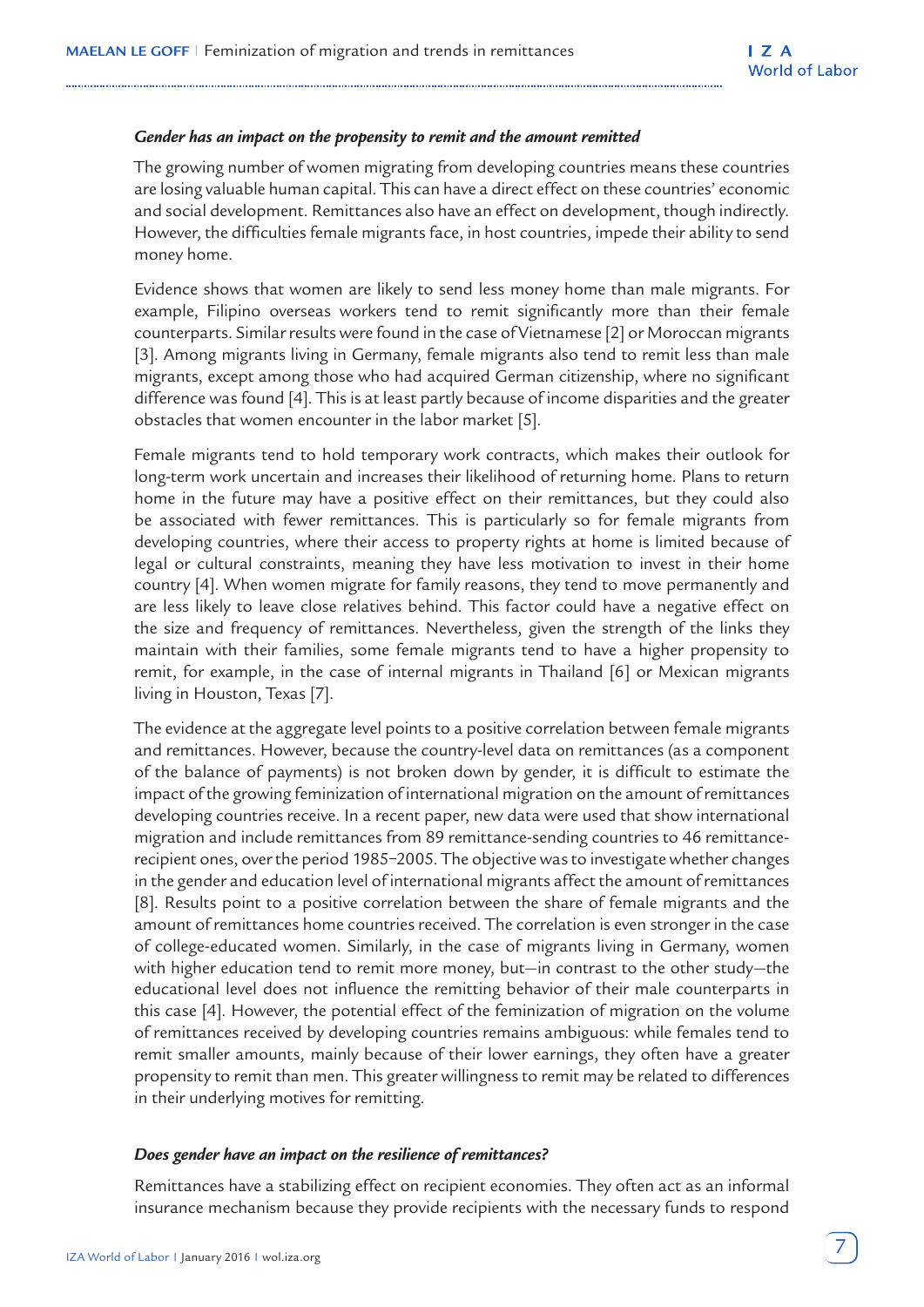to negative shocks that affect their households (such as natural disasters, job loss, or illness. By acting as a buffer against economic risk and due to their stability over time, remittances allow for the smoothing of recipient household consumption and contribute to poverty reduction. The role remittances play in providing financial resilience and insurance largely depends on the underlying motives for remitting, which may differ between female and male migrants. The motives for remitting can be classified into three broad categories: "pure altruism" (the utility of the migrant grows with the consumption of his/her family left behind), "pure self-interest" (investment or inheritance objectives), or a combination of the two, known as "tempered altruism" or "enlightened self-interest" (loan repayments to the family or an informal co-insurance agreement between the migrant and his/her family) [9]. While the motives for sending remittances are understood, we need to know more about whether resilience of remittances varies with the gender of international migrants.

Evidence shows that while female migrant workers are disadvantaged in the workforce and on average earn less than male migrant workers, they tend to maintain closer links with their relatives, behave more altruistically, and have a greater sense of sacrifice and duty towards their families at home. This behavior is often a reflection of cultural norms and traditional gender roles [1], [10]. Consequently, in some cases female migrants are found to remit a higher share of their earnings more frequently than male migrants. Thus, remittances from female migrants may represent a more reliable source of financial support for recipient households. This disparity between females and males would cause parents in some countries to favor the migration of their daughters over that of their sons [1].

There are several examples of female migrants with strong attachments to relatives back home. Vietnamese female migrants seem to visit their families more frequently than their male counterparts [2]. For female Mexican migrants, changes in income seem to have less effect on remittances. This is consistent with the altruistic remitting behavior of female migrants [7]. Moreover, in the case of migrants from Thailand, the assimilation of traditional gender roles, transmitted by Buddhism (daughters are expected to financially support their parents), explains why remittances from Thai females are more reliable than those from Thai males [10]. Hence, despite the smaller average monthly income Thai female migrants earn, this group sends, on average, a slightly higher monthly amount of remittances and a higher value of goods per month than male migrants. Further, remittances from Thai female migrants exhibit more altruistic patterns compared to those of Thai male migrants [6].

The altruistic behavior of female migrants could explain why their remittances are more reliable than remittances from male migrants. However, co-insurance considerations are also a factor as these seem to differ according to the migrant's gender. Evidence shows that remittances from female migrants from the Dominican Republic living in the US seem to respond significantly to negative economic shocks affecting their parents left behind (insurance motive). However, except for males who are the only migrant from the household, male migrants from the Dominican Republic do not generally remit to cover a family emergency [11]. The particularly unstable and risky situation female migrants face may provide them with more incentives to maintain strong ties with their relatives at home and to use remittances to self-insure against negative shocks. This was found in the case of Mexican migrants of both sexes who had become established in the US [12]. In a study on migrants from the Philippines, it is shown that single female migrants remit more than their male counterparts to respond to their duty towards their families and to secure their futures.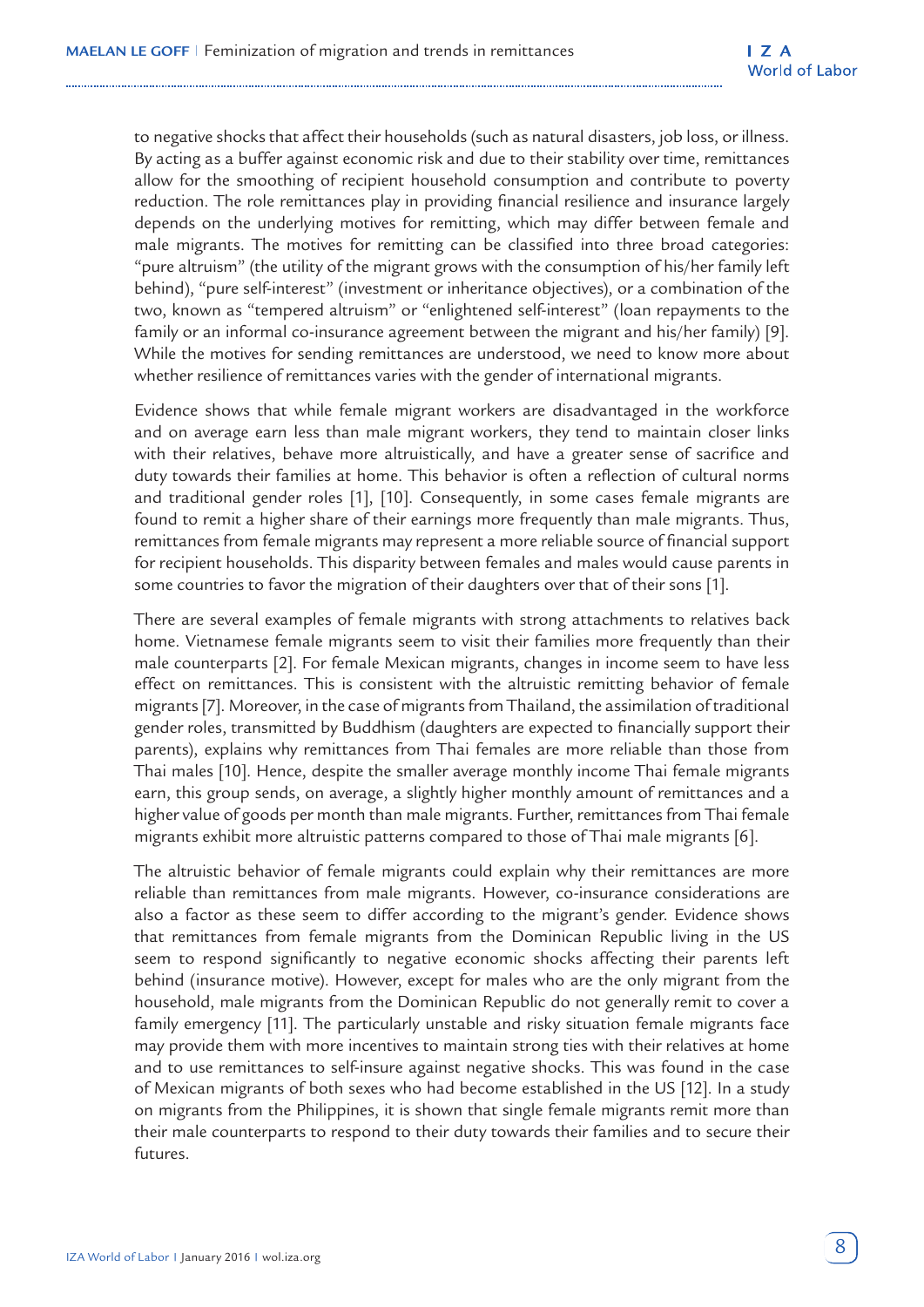## **LIMITATIONS AND GAPS**

Migrants' gender influences the underlying motives to migrate and remit, and the frequency and amounts of remittances. Migrants' gender may also significantly shape the impact of remittances on economic development. However, research is limited in terms of gender and the development outcomes of remittances. Consequently, it is difficult to predict the possible influence of the feminization of international migration flows on remittances, and their correlation with economic growth and poverty reduction.

While female labor migration may have a positive influence on remittances to home countries in some cases, the emigration of skilled women means home countries lose valuable human capital. For policymakers to understand the impact of female migration on the development of receiving countries, more data is needed on female migrants, their remitting behavior, and their skill levels in developing countries, in particular, where 80% of female migrants reside. This information would provide the necessary background for good policy design.

## **SUMMARY AND POLICY ADVICE**

Gender affects remittances mostly through the conditions migrants encounter in host labor markets and the strength of their ties to family back home. While studies on the feminization of migrants and remittances are inconclusive and depend on the corridor (that connects migrant sending and receiving countries) examined, at the global level female migration seems to be positively correlated with the remittances developing countries receive. Female migrants' remittances are more resilient and reliable than those from male migrants. The altruistic behavior of women, their duty towards their families, and the self-insurance motives encouraged by their precarious situations in host country labor markets explain this phenomenon.

The potential positive effects of female migrants' remittances on poverty reduction in home countries pose challenges for policymakers. More relevant and detailed gender-based information would help them design policies to reduce the barriers female migrants face in terms of employment, wages, and remittance costs. Improved working conditions for migrant women (long-term contracts, better-paying jobs, better job matches) and lower bank charges would enable them to remit larger amounts of money more often.

#### **Acknowledgments**

The author thanks an anonymous referee and the IZA World of Labor editors for many helpful suggestions on earlier drafts. Previous work of the author (together with Sara Salomone) contains a larger number of background references for the material presented here and has been used intensively in all major parts of this article [8].

#### **Competing interests**

The IZA World of Labor project is committed to the *IZA Guiding Principles of Research Integrity*. The author declares to have observed these principles.

© Maelan Le Goff